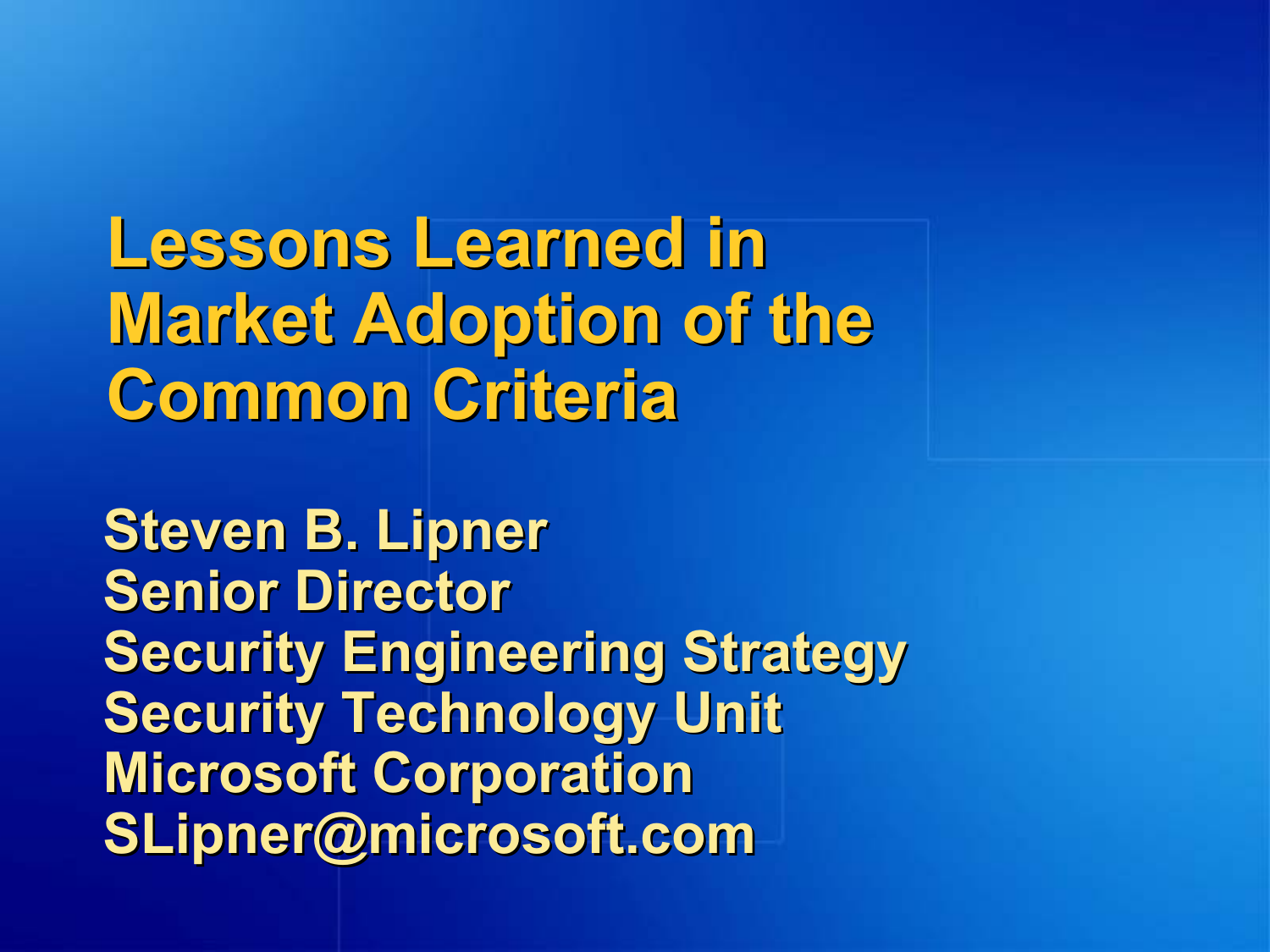### **Overview**

- $\blacksquare$  Microsoft experience with product evaluation
- **E** Achieving Common Criteria compliance for COTS software
- **Customer demand**
- At the crossroads
	- **Common Criteria version 3**
	- **Alternative paths to assurance**
- **Summary**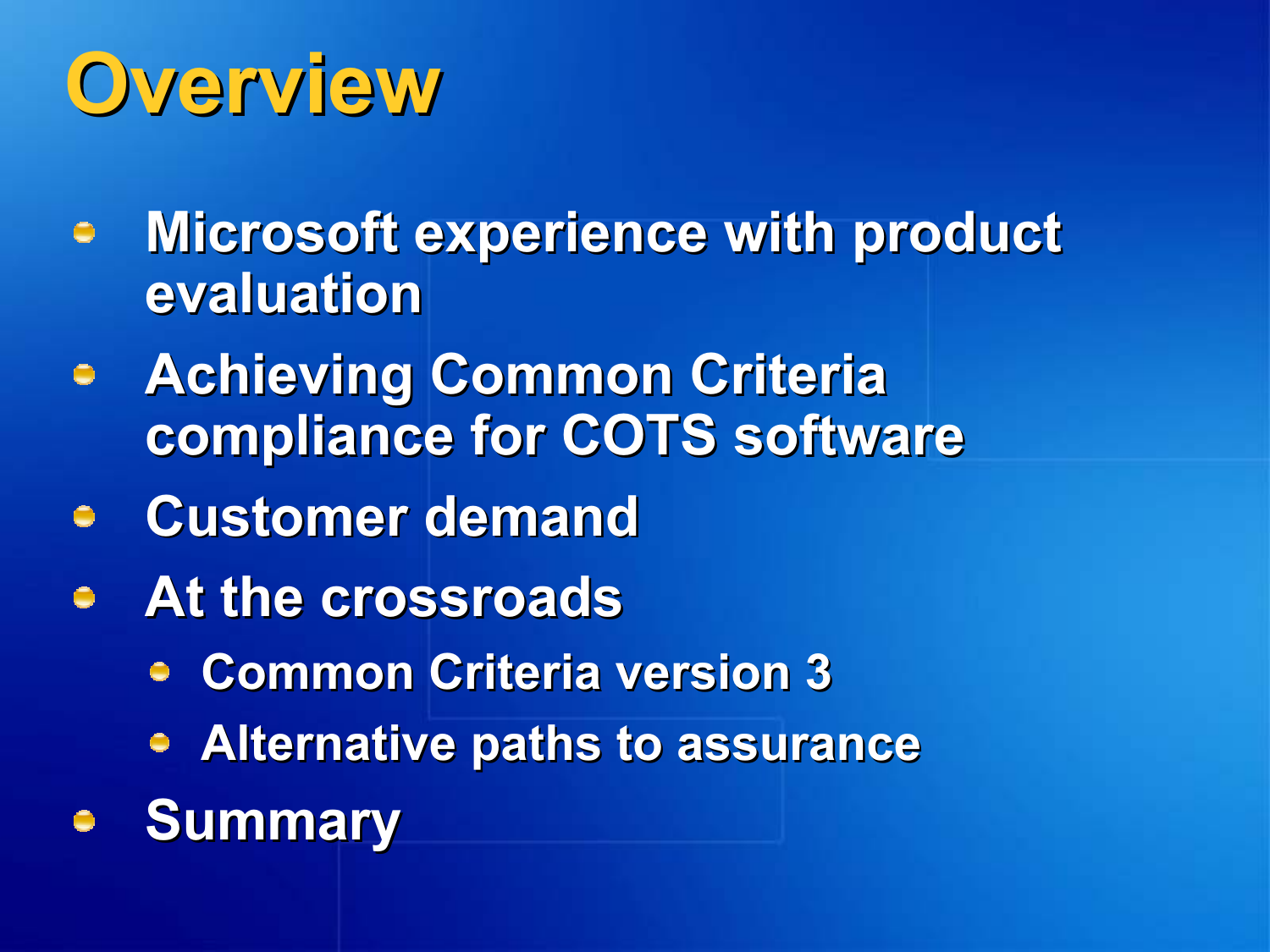## Microsoft Experience with Product Evaluation

- Commitment to evaluation goes back to Commitment to evaluation goes back to
	- NT originally targeted for Orange Book class B2

Long track record of completed evaluations 

- NT 3.51, NT 4.0, SQL Server 2000 at Orange Book
- NT 4.0 under ITSEC
- **Windows 2000, ISA Server under Common Criteria**
- **Commitment to evaluation continues**  $\bullet$ 
	- **EXTERN WINDOWS Server 2003, ISA Server, Windows XP, Windows Server, 2003, ISA Server, many others under Common Criteria**
- Microsoft is serious about evaluation, and<br>has committed serious resources  $\bullet$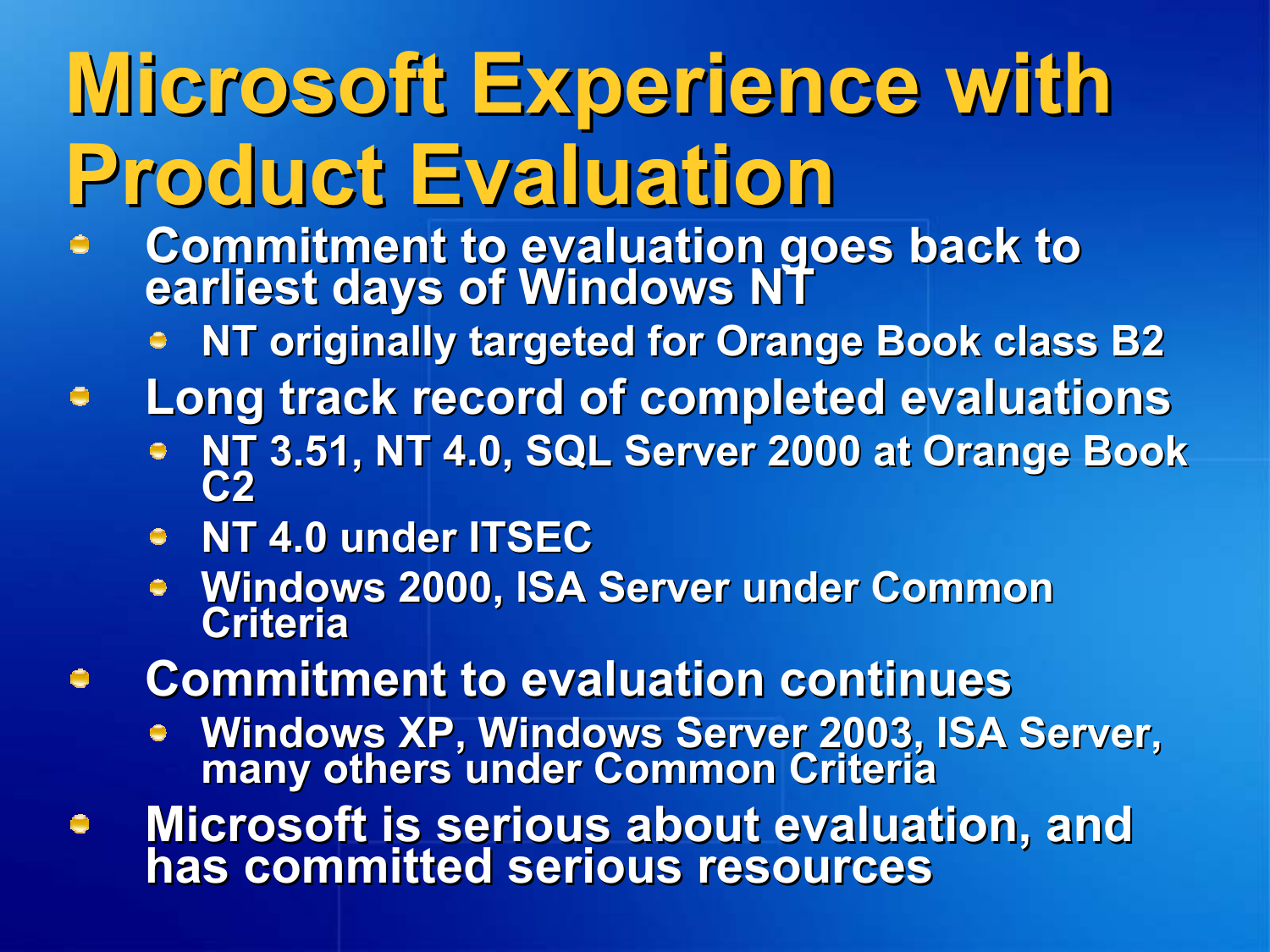### **Achieving Common Criteria** Compliance for COTS Products

- While Microsoft is serious about evaluation, Microsoft must ship functional software on a timely basis
- Microsoft development process is spiral (not<br>waterfall) and not documentation-heavy  $\bullet$
- **Achieving Common Criteria compliance involves**  $\bullet$ 
	- Ensuring that features are consistent with protection profiles (during design/development)
	- **Producing Common Criteria documentation and tests after design/code is stable (late in development/after software ships)**
	- Completing evaluation process with aid of consultant who works with evaluation laboratory
- Major parts of Common Criteria are "outside  $"$  of  $\bullet$ development process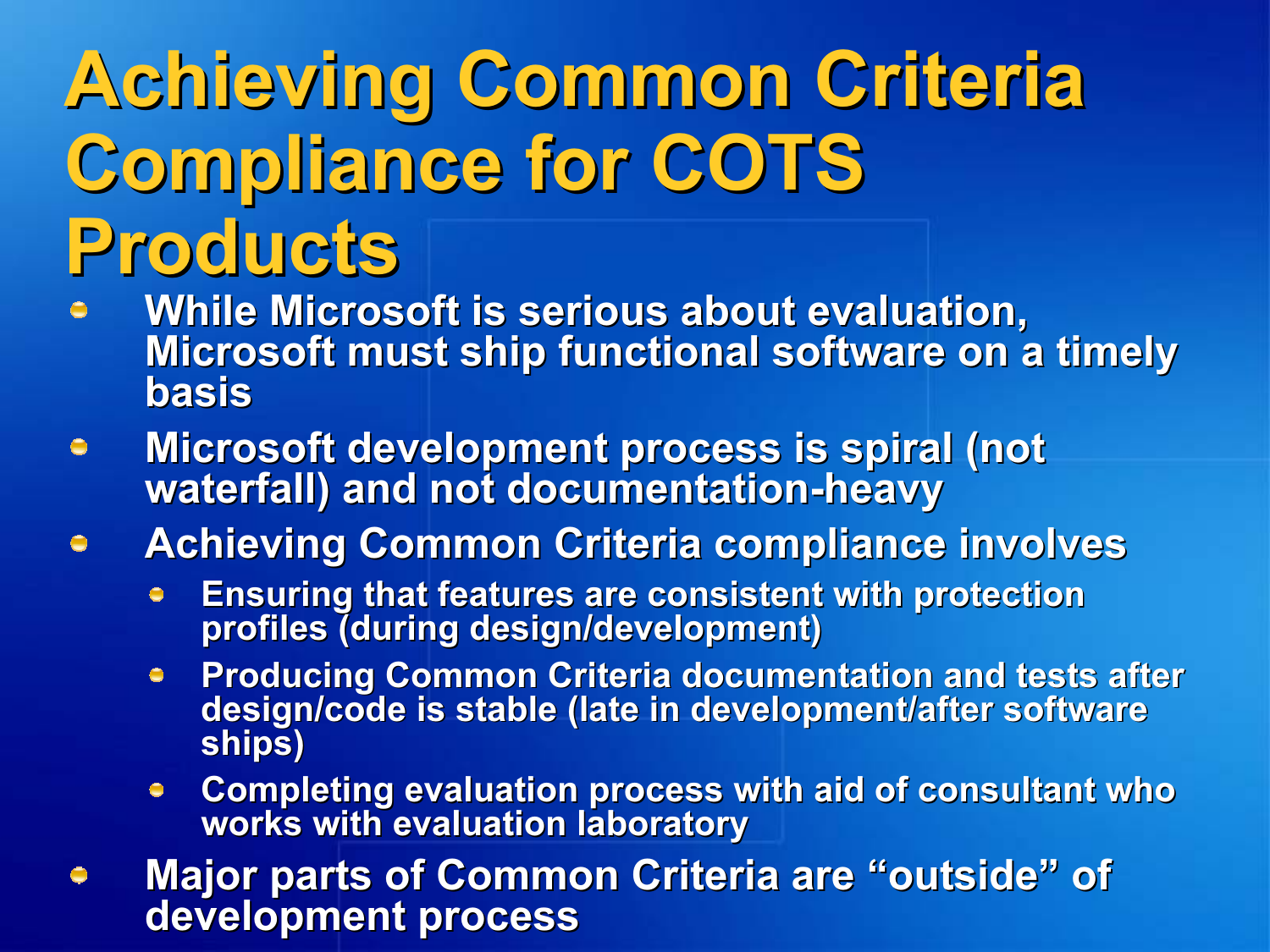### **Customer Demand**

- **Today, essentially all Microsoft customers require (more) secure software** 
	- **Reduced vulnerability rates**
	- Fewer successful attacks by worms, viruses,<br>malware, etc.
	- **Reduced vulnerability to web site defacements,<br>etc.**
	- **Improved control over authorized users**
- **Customers do not express requirement for<br>Inot express requirement for more secure software in terms of Common** Criteria compliance
- Only (some) government agencies require<br>Common Criteria compliance, and they<br>appear to treat it as a procurement<br>requirement unrelated to security and<br>vulnerabilities  $\bullet$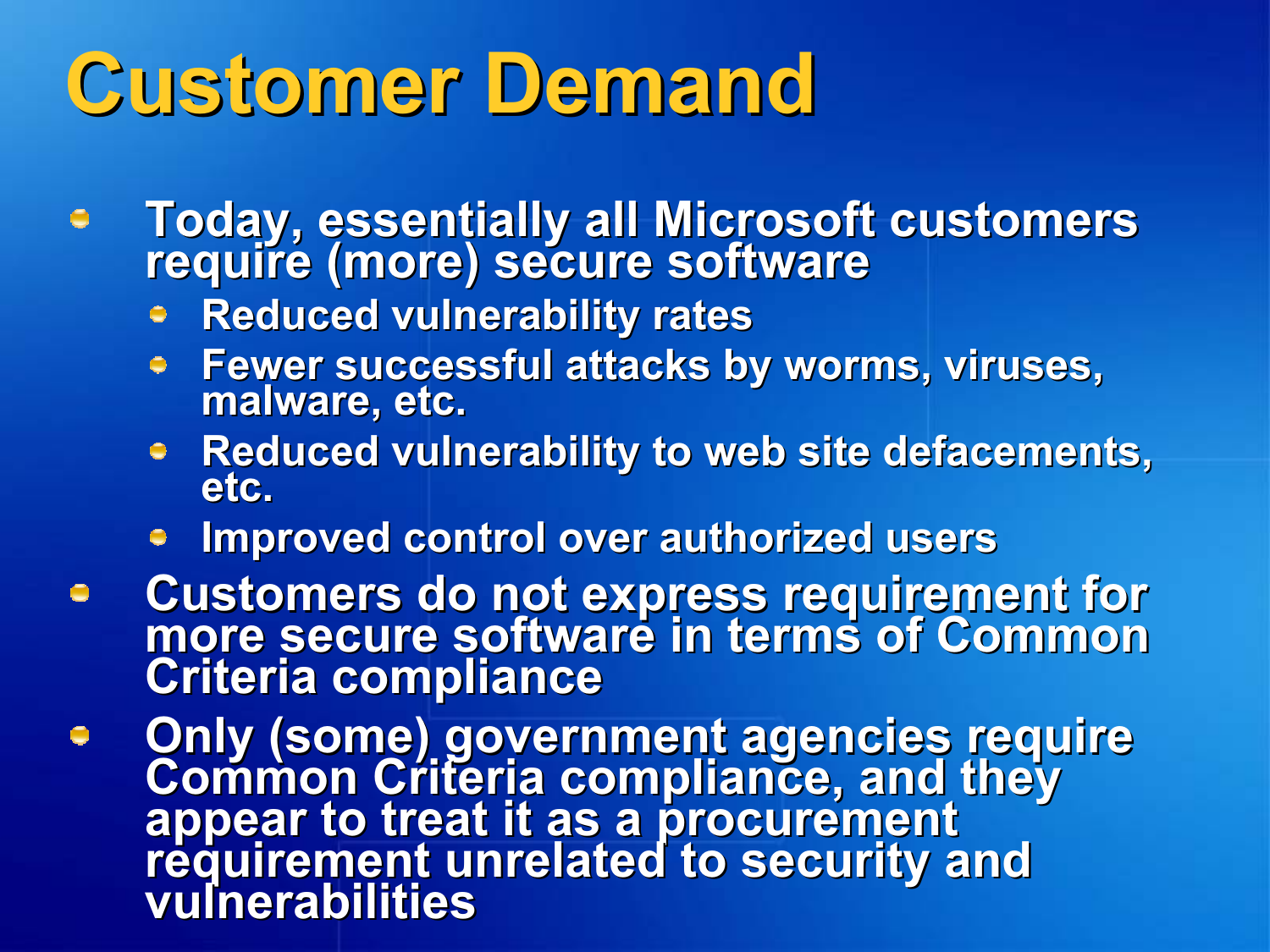# **Customer Demand** (continued) (continued)

- In response to customer demand, Microsoft has<br>developed the Security Development Lifecycle (SDL)
	- Discussed at ICCC 2004
	- Focused on adding steps that reduce vulnerability rates during development  $\bullet$ 
		- **Engineer training**  $\bullet$
		- **Threat modeling**  $\bullet$
		- **Coding standards, code reviews**  $\bullet$
		- Use of static analysis tools  $\bullet$
		- **Fuzz testing**  $\bullet$
		- Independent "Final Security Reviews"  $\bullet$
- SDL has proven effective at reducing vulnerability rates  $\bullet$ 
	- SDL versions of Microsoft software better than pre-SDL versions
	- SDL versions of Microsoft software fare better than<br>competitors even Common Criteria evaluated com  $\bullet$ – even Common Criteria evaluated competitors  $\mathcal{L}_{\mathcal{A}}$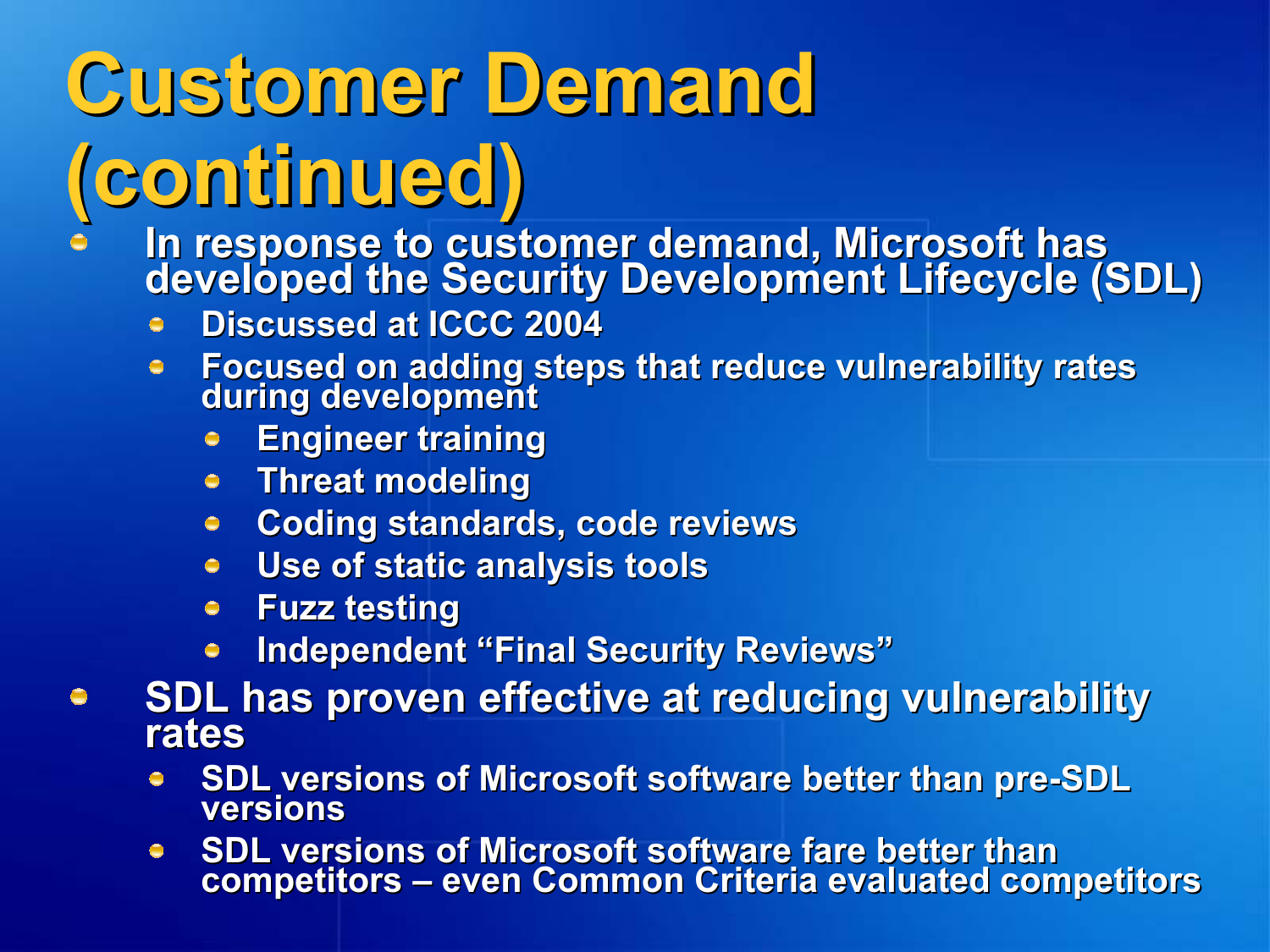### Security Deployment Lifecycle Tasks and Processes



### Traditional Microsoft Software Product Development Lifecycle Tasks and Processes

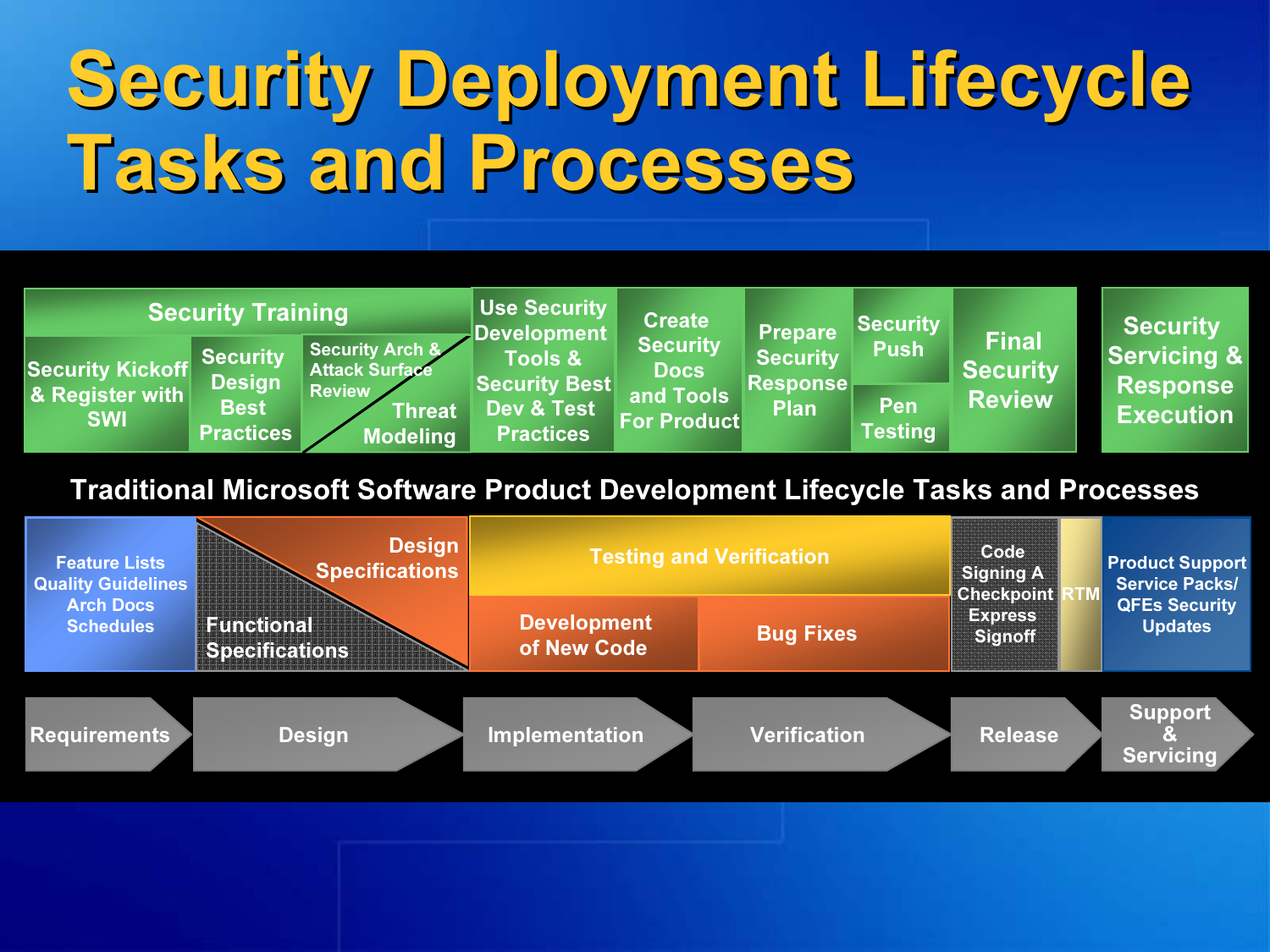### At the Crossroads

#### Common Criteria v3  $\oplus$

- Assumed waterfall model inconsistent with COTS development processes
- Common Criteria v3 document is inconsistent  $\bullet$ 
	- **Potential to retrofit compliance up to EAL4**
	- **Extensive documentation requirements at EAL3 and above**  $\bullet$ 
		- Requirements expanded to include non-security<br>relevant information
- Increased documentation requirements will  $\bullet$ 
	- Raise vendor costs for consultants  $\bullet$
	- Increase delays until software evaluated  $\bullet$
	- Raise costs most for most functional targets of  $\bullet$ evaluation
- No reason to expect improved security in terms that users<br>would value  $\bullet$ 
	- Evaluators as document checkers, not security Evaluators as document checkers, not security  $\bullet$ assessors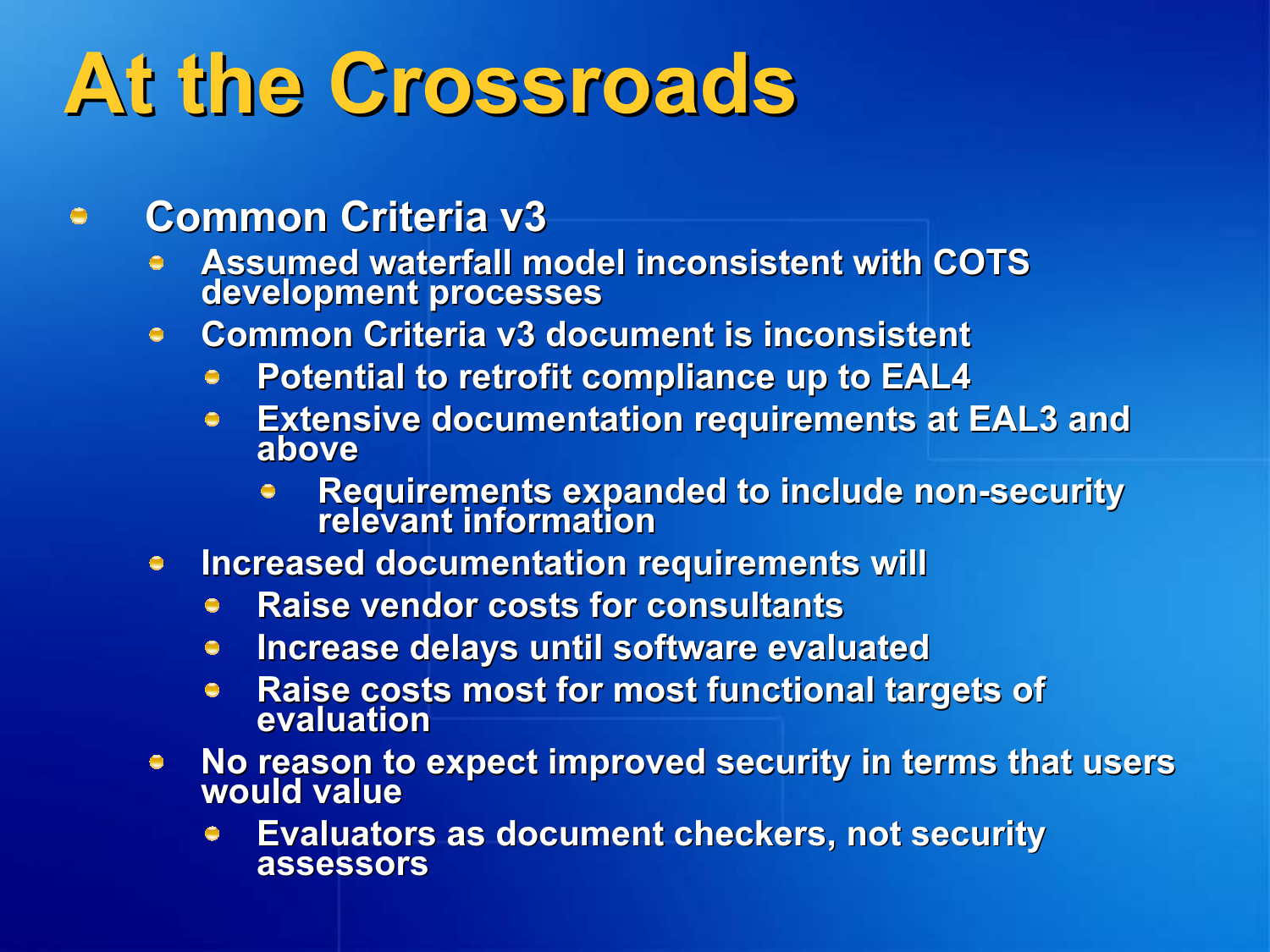## At the Crossroads (continued) (continued)

- Alternative paths to assurance: update  $\bullet$ **Common Criteria to reflect processes such** as the SDL that improve security as users see it
	- Dialog proposed at ICCC 2004
	- Integration of SDL-like processes would result in  $\bullet$ 
		- **Reduced vulnerability rates**
		- **Availability of evaluated versions soon after** release
	- **A way to keep Common Criteria relevant?**
	- We are eager to work with CC community as a whole or with individual CC agencies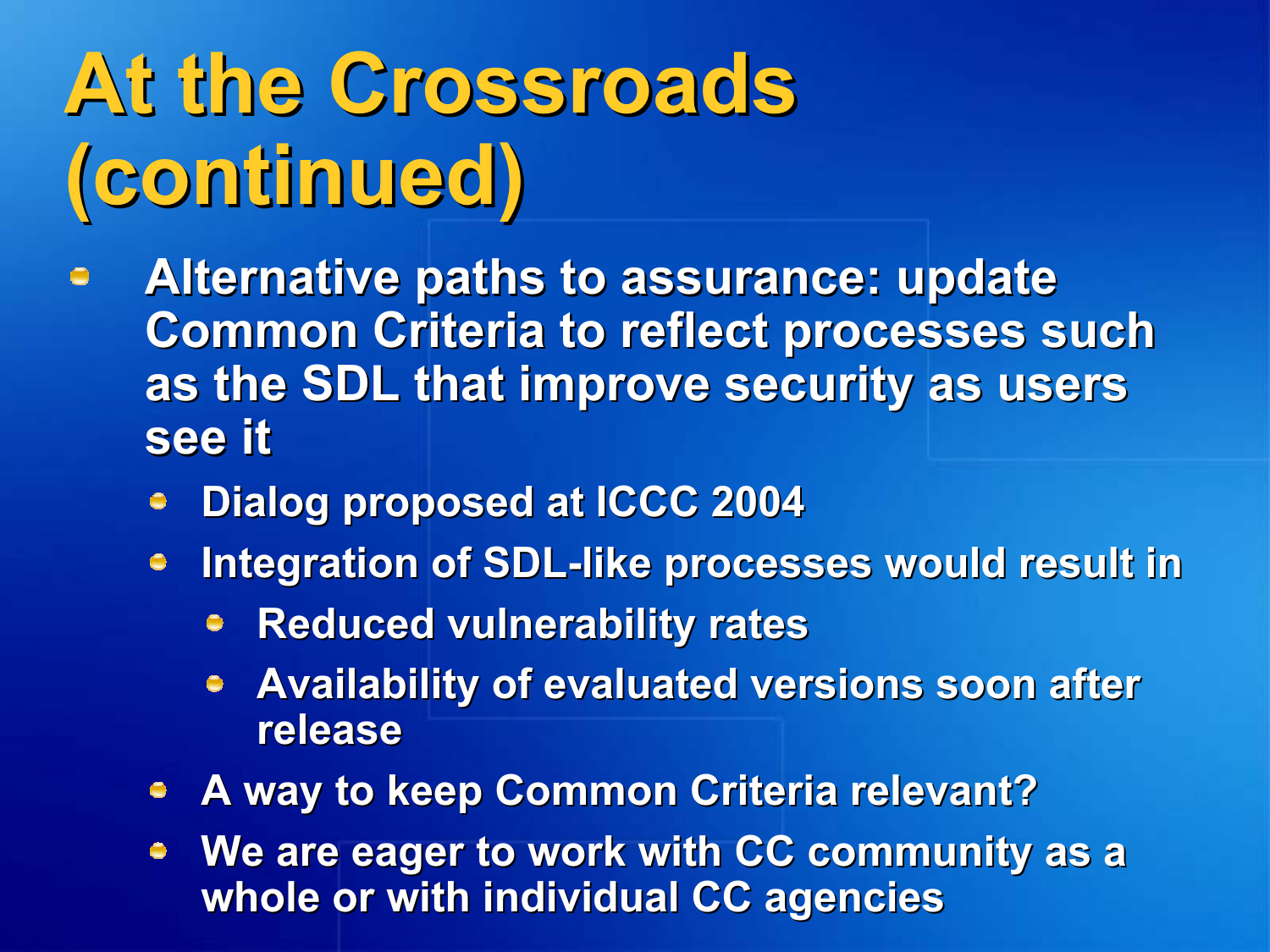## Summary Summary

- **Common Criteria and evaluations at a** crossroads
- **Adding documentation (as v3) will** increase costs and delays but not security
- **c** Changing requirements to mandate improved security will increase value of evaluations